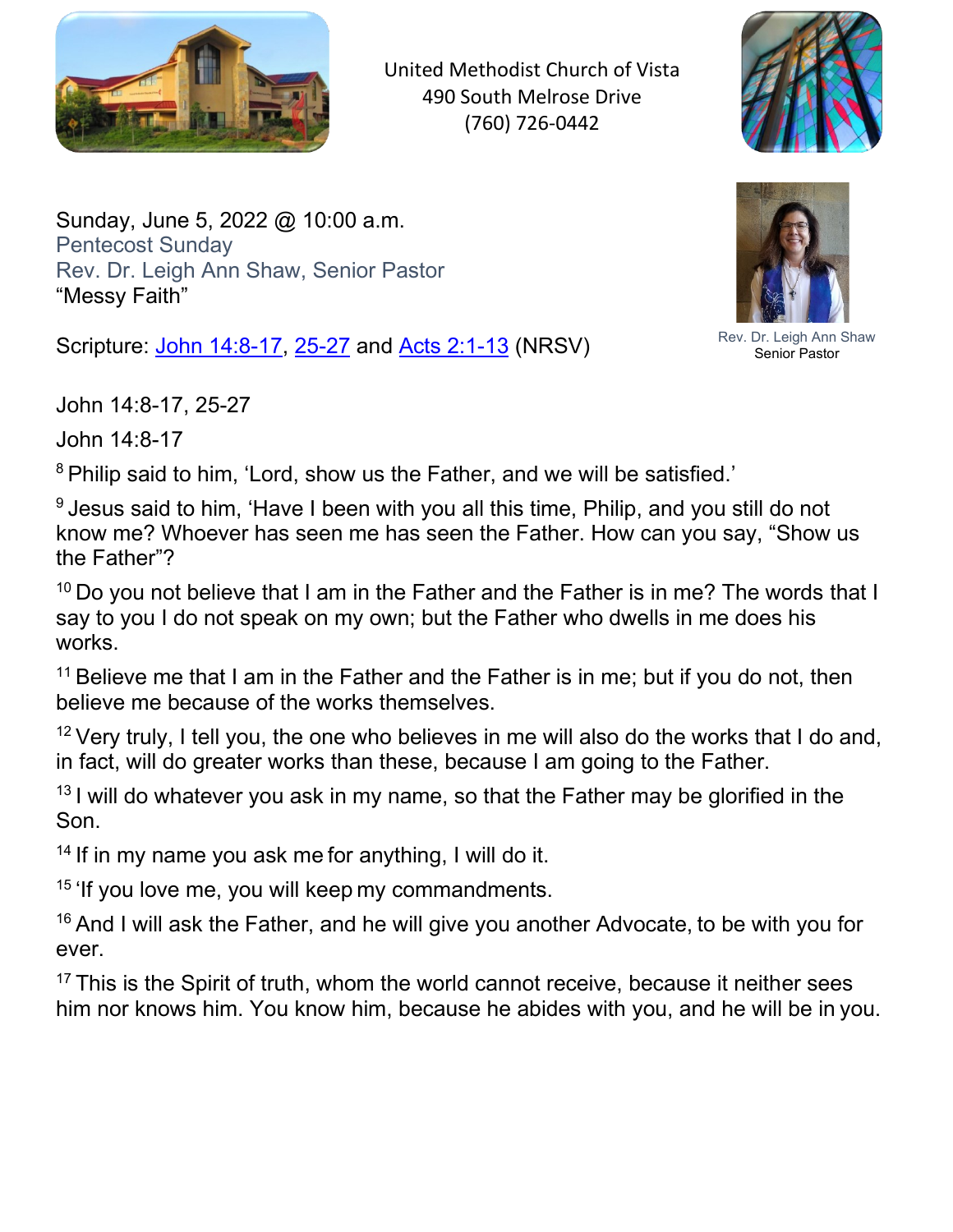

United Methodist Church of Vista 490 South Melrose Drive (760) 726-0442



John 14:25-27

 $25$  'I have said these things to you while I am still with you.

<sup>26</sup> But the Advocate, the Holy Spirit, whom the Father will send in my name, will teach you everything, and remind you of all that I have said to you.

 $27$  Peace I leave with you; my peace I give to you. I do not give to you as the world gives. Do not let your hearts be troubled, and do not let them be afraid.[\(top\)](#page-0-0)